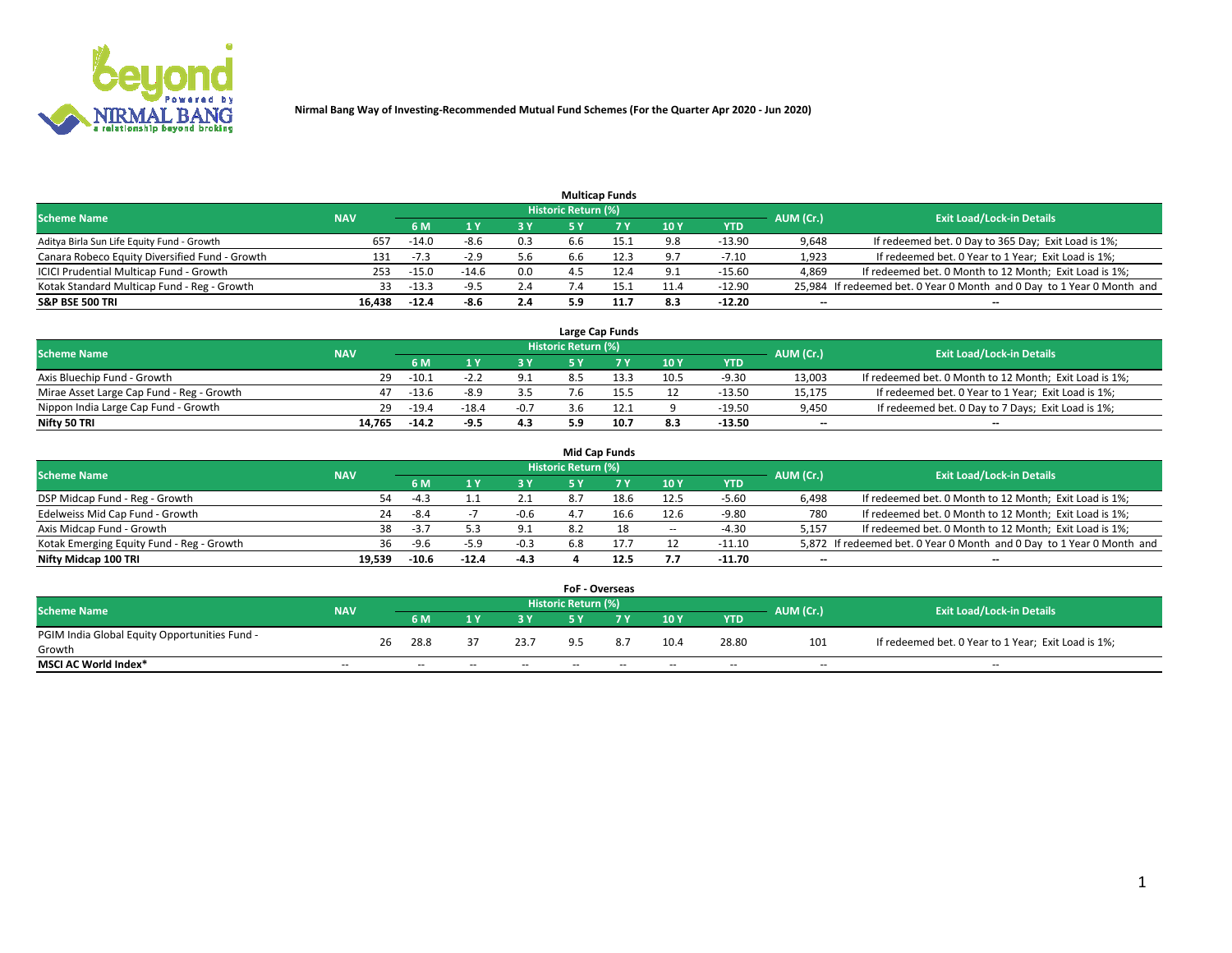

|                                                  |            |         |           |                                  |     | Large & Midcap |      |            |       |                                                      |
|--------------------------------------------------|------------|---------|-----------|----------------------------------|-----|----------------|------|------------|-------|------------------------------------------------------|
| <b>Scheme Name</b>                               | <b>NAV</b> |         | AUM (Cr.) | <b>Exit Load/Lock-in Details</b> |     |                |      |            |       |                                                      |
|                                                  |            | 6 M     |           | 3Y                               |     | 7 V            | 10Y  | <b>YTD</b> |       |                                                      |
| Canara Robeco Emerging Equities - Growth         | 89.        | $-7.6$  | $-4$ .    |                                  | 8.6 | 21.3           | 15.5 | $-7.90$    | 4,790 | If redeemed bet. 0 Year to 1 Year; Exit Load is 1%;  |
| Invesco India Growth Opportunities Fund - Growth | 32         | $-12.4$ | -b.       |                                  |     |                | 10.2 | $-12.50$   | 2,285 | If redeemed bet. 0 Year to 1 Year; Exit Load is 1%;  |
| Sundaram Large and Mid Cap Fund - Reg - Growth   | 31         | $-16.5$ |           | 1.9                              |     |                | 8.5  | $-16.30$   | 1,025 | If redeemed bet. 0 Day to 365 Days; Exit Load is 1%; |
| Principal Emerging Bluechip Fund - Growth        | 98         | -8.9    | $-4$ $-$  | 1.1                              |     | 18.1           | 12.4 | $-9.50$    | 1,783 | If redeemed bet. 0 Day to 365 Days; Exit Load is 1%; |
| NIFTY Large Midcap 250 TRI                       | 6.619      | $-10.4$ | -7.7      | 1.9                              | 6.6 | 13.6           | 9.4  | $-10.80$   | $- -$ | --                                                   |

|                                  |            |         |      |     |                     | <b>Focused Funds</b> |        |          |           |                                                        |
|----------------------------------|------------|---------|------|-----|---------------------|----------------------|--------|----------|-----------|--------------------------------------------------------|
| <b>Scheme Name</b>               | <b>NAV</b> |         |      |     | Historic Return (%) |                      |        |          | AUM (Cr.) | <b>Exit Load/Lock-in Details</b>                       |
|                                  |            | 6 M     |      | 2 V |                     | ע ל                  | 10Y    | YTD      |           |                                                        |
| Axis Focused 25 Fund - Growth    | 28         | $-11.0$ |      | 6.2 | 8.9                 | 13.7                 | $\sim$ | $-10.30$ | 9.428     | If redeemed bet. 0 Month to 12 Month; Exit Load is 1%; |
| SBI Focused Equity Fund - Growth | 139        | $-9.5$  |      |     |                     |                      | 14.3   | $-9.40$  | 8,012     | If redeemed bet. 0 Year to 1 Year; Exit Load is 1%;    |
| <b>S&amp;P BSE 500 TRI</b>       | 16.438     | $-12.4$ | -8.6 | 2.4 |                     |                      | 8.3    | $-12.20$ | $- -$     | $\overline{\phantom{a}}$                               |

|                                             |            |                                  |         |         |        | <b>Small Cap Funds</b> |        |          |                          |                                                     |
|---------------------------------------------|------------|----------------------------------|---------|---------|--------|------------------------|--------|----------|--------------------------|-----------------------------------------------------|
| <b>Scheme Name</b>                          | AUM (Cr.)  | <b>Exit Load/Lock-in Details</b> |         |         |        |                        |        |          |                          |                                                     |
|                                             | <b>NAV</b> | 6 M                              |         | 3 Y     |        |                        | 10Y    | YTD      |                          |                                                     |
| HDFC Small Cap Fund - Growth                | 33.        | $-14.6$                          | $-22.2$ |         |        |                        | 8.7    | $-15.60$ | 6,594                    | If redeemed bet. 0 Year to 1 Year; Exit Load is 1%; |
| L&T Emerging Businesses Fund - Reg - Growth | 19.        | $-15.7$                          | $-18.9$ | $-7.1$  |        | $\sim$                 | $\sim$ | $-17.30$ | 4,187                    | If redeemed bet. 0 Year to 1 Year; Exit Load is 1%; |
| SBI Small Cap Fund - Growth                 | 49.        | $-7.5$                           |         |         | 10.3   | 22.8                   | 16.4   | $-7.80$  | 3.374                    | If redeemed bet. 0 Year to 1 Year; Exit Load is 1%; |
| Nifty Smallcap 100 TRI                      | 5.874      | $-15.8$                          | $-21.2$ | $-12.3$ | $-1.4$ | 8.8                    | 3.8    | $-18.00$ | $\overline{\phantom{a}}$ | $\overline{\phantom{a}}$                            |

| ELSS Schemes (Tax Saving u/s 80-C)           |            |         |        |                            |           |        |        |            |           |                                  |  |  |  |
|----------------------------------------------|------------|---------|--------|----------------------------|-----------|--------|--------|------------|-----------|----------------------------------|--|--|--|
| <b>Scheme Name</b>                           | <b>NAV</b> |         |        | <b>Historic Return (%)</b> |           |        |        |            | AUM (Cr.) | <b>Exit Load/Lock-in Details</b> |  |  |  |
|                                              |            | 6 M     | ΙY     | 73 Y                       | <b>5Y</b> |        | 10Y    | <b>YTD</b> |           |                                  |  |  |  |
| Aditya Birla Sun Life Tax Relief 96 - Growth | 30         | $-8.2$  | $-2.6$ | 3.1                        | 6.8       | 15.4   | 10.1   | $-7.80$    | 9,177     | Ni                               |  |  |  |
| Axis Long Term Equity Fund - Growth          | 44         | $-11.2$ | $-2.6$ | 6.1                        |           | 17.3   | 14.5   | $-10.70$   | 19,127    | Ni                               |  |  |  |
| Canara Robeco Equity Tax Saver Fund - Growth | 64         | $-7.5$  | $-4.1$ | 5.5                        | 6.5       | 12.8   | 10     | $-7.10$    | 929       | Ni                               |  |  |  |
| Invesco India Tax Plan - Growth              | 49         | $-9.4$  | -4.4   | 4.3                        | 6.5       | 14.7   | 11.3   | $-9.30$    | 916       | Ni                               |  |  |  |
| Mirae Asset Tax Saver Fund - Reg - Growth    | 17         | $-10.8$ | -5.1   | 5.2                        | $\sim$    | $\sim$ | $\sim$ | $-11.00$   | 3,142     | Ni                               |  |  |  |
| <b>S&amp;P BSE 200 TRI</b>                   | 5.336      | $-12.6$ | -8.1   | 3.4                        | 6.1       | 11.7   | 8.5    | $-12.20$   | $-$       | $\overline{\phantom{a}}$         |  |  |  |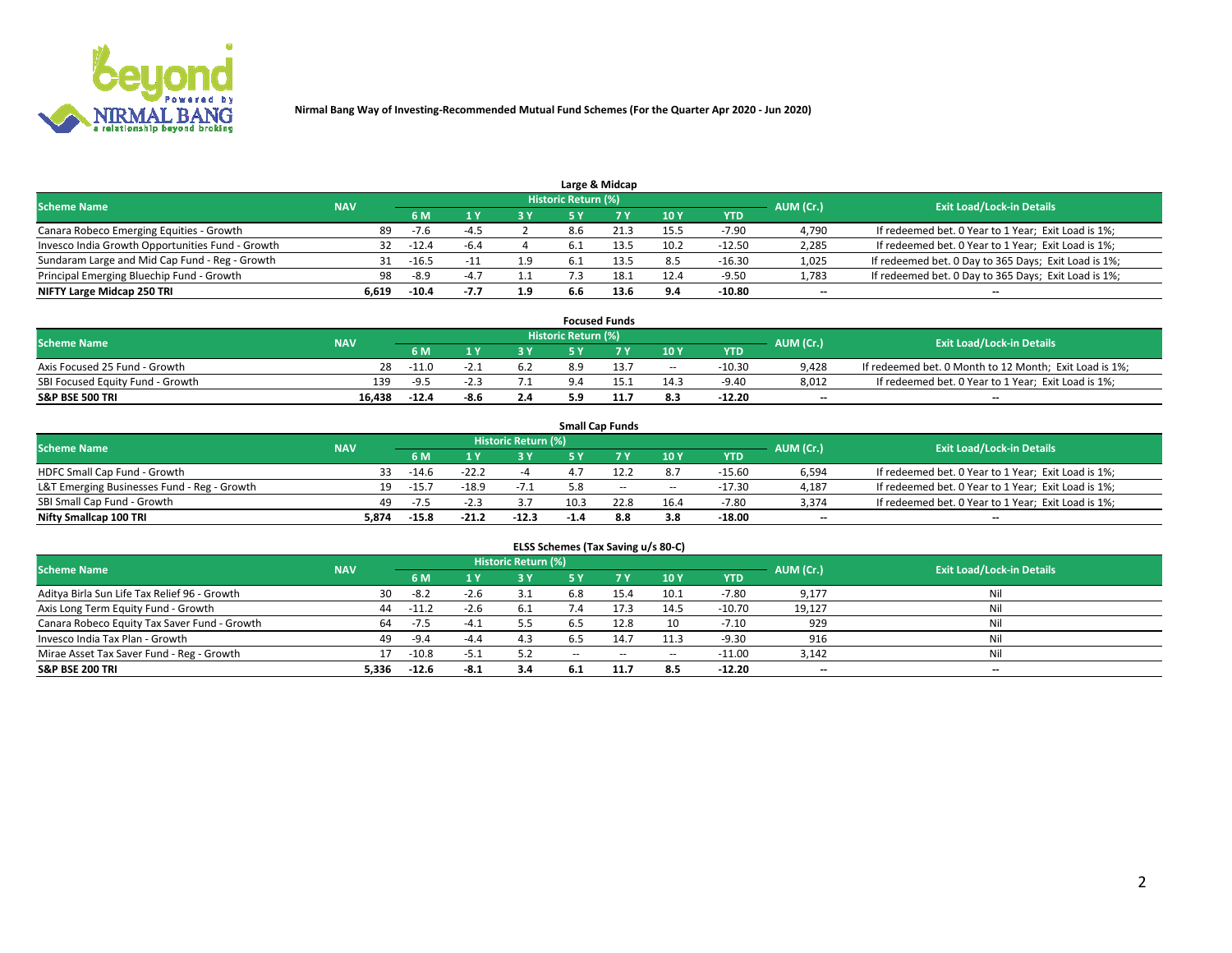

|                                           |            |         |         |                            |     | <b>Contra/Value Fund</b> |     |            |           |                                                                     |
|-------------------------------------------|------------|---------|---------|----------------------------|-----|--------------------------|-----|------------|-----------|---------------------------------------------------------------------|
| <b>Scheme Name</b>                        | <b>NAV</b> |         |         | <b>Historic Return (%)</b> |     |                          |     |            | AUM (Cr.) | <b>Exit Load/Lock-in Details</b>                                    |
|                                           |            | 6 M     |         | 3 Y                        |     |                          | 10Y | <b>YTD</b> |           |                                                                     |
| Kotak India EQ Contra Fund - Reg - Growth | 48         | $-13.3$ | $-9.2$  | 4.5                        |     |                          | 8.6 | $-13.00$   |           | 709 If redeemed bet. 0 Year 0 Month and 0 Day to 1 Year 0 Month and |
| Invesco India Contra Fund - Growth        | 46         | $-7.0$  | -4      |                            |     |                          |     | $-7.10$    | 4.300     | If redeemed bet. 0 Year to 1 Year; Exit Load is 1%;                 |
| UTI Value Opportunities Fund - Growth     | 58         | $-10.4$ |         |                            |     | 9.8                      |     | $-10.80$   | 3,750     | If redeemed bet. 0 Year to 1 Year; Exit Load is 1%;                 |
| Nippon India Value Fund - Growth          | 65         | $-13.0$ | $-12.1$ | 0.3                        |     |                          | 8.3 | $-13.40$   | 2,418     | If redeemed bet. 0 Year to 1 Year; Exit Load is 1%;                 |
| <b>S&amp;P BSE 500 TRI</b>                | 16.438     | $-12.4$ | -8.6    | 2.4                        | 5.9 | 11.7                     | 8.3 | $-12.20$   | $- -$     | $\overline{\phantom{a}}$                                            |

|                                                        |            |         |              |                     |            | Sector/Thematic |            |            |           |                                                               |
|--------------------------------------------------------|------------|---------|--------------|---------------------|------------|-----------------|------------|------------|-----------|---------------------------------------------------------------|
| <b>Scheme Name</b>                                     | <b>NAV</b> |         |              | Historic Return (%) |            |                 |            |            | AUM (Cr.) | <b>Exit Load/Lock-in Details</b>                              |
|                                                        |            | 6 M     |              | 3Y                  | <b>5 Y</b> | 7Y              | 10Y        | <b>YTD</b> |           |                                                               |
| Canara Robeco Consumer Trends Fund - Reg -             |            |         |              | 5.2                 | 8.4        |                 | 12.2       | $-9.20$    | 352       |                                                               |
| Growth                                                 | 39         | $-9.4$  | $-1.2$       |                     |            | 14.4            |            |            |           | If redeemed bet. 0 Year to 1 Year; Exit Load is 1%;           |
| Mirae Asset Great Consumer Fund - Growth               | 33         | $-12.2$ | $-4.9$       | 4.7                 | 7.9        | 14.6            | $\sim$ $-$ | $-12.70$   | 867       | If redeemed bet. 0 Year to 1 Year; Exit Load is 1%;           |
| ICICI Prudential Technology Fund - Growth              | 55         | -6.5    | $-6.8$       | 11.1                | 6.6        | 15.7            | 13.4       | $-5.30$    | 354       | If redeemed bet. 0 Day to 15 Day; Exit Load is 1%;            |
| Nippon India Pharma Fund - Growth                      | 195        | 29.4    | 40.2         | 15.4                | 8.2        | 15.9            | 14         | 28.40      | 2.992     | If redeemed bet. 0 Month and 0 Day to 1 Month and 0 Day; Exit |
| BNP Paribas India Consumption Fund - Reg - Growth      | 12         | $-3.8$  | $.6^{\circ}$ | $\sim$              | $\sim$     | $\!-$           | $\sim$ $-$ | $-4.00$    | 495       | If redeemed bet. 0 Month to 12 Month; Exit Load is 1%;        |
| ICICI Prudential Banking and Financial Services Fund - | 49         | $-29.6$ | $-27.5$      | -5                  | 5.7        | 13.3            | 11.7       | $-29.90$   | 2,265     | If redeemed bet. 0 Day to 15 Day; Exit Load is 1%;            |
| Retail - Growth                                        |            |         |              |                     |            |                 |            |            |           |                                                               |
| <b>S&amp;P BSE 500 TRI</b>                             | 16.438     | $-12.4$ | $-8.6$       | 2.4                 | 5.9        | 11.7            | 8.3        | $-12.20$   | --        | $\overline{\phantom{a}}$                                      |

| <b>Dynamic Asset Allocation Funds</b>                      |            |         |         |                     |            |        |       |            |                          |                                                          |  |  |  |
|------------------------------------------------------------|------------|---------|---------|---------------------|------------|--------|-------|------------|--------------------------|----------------------------------------------------------|--|--|--|
| <b>Scheme Name</b>                                         | <b>NAV</b> |         |         | Historic Return (%) |            |        |       |            | AUM (Cr.)                | <b>Exit Load/Lock-in Details</b>                         |  |  |  |
|                                                            |            | 6 M     |         | 3Y                  | <b>5 Y</b> | 7Y     | 10Y   | <b>YTD</b> |                          |                                                          |  |  |  |
| ICICI Prudential Balanced Advantage Fund - Reg -<br>Growth | 36         | $-6.0$  | $-0.4$  | 4.9                 | 6.8        | 11.6   | 10.7  | $-6.00$    | 24,583                   | If redeemed bet. 0 Year to 1 Year; Exit Load is 1%;      |  |  |  |
| Invesco India Dynamic Equity Fund - Growth                 | 28         | $-6.2$  | $-2.7$  | 3.4                 | 5.6        | 11.2   | 8.9   | $-5.60$    | 719                      | If redeemed bet. 0 Month to 3 Month; Exit Load is 0.25%; |  |  |  |
| Nippon India Balanced Advantage Fund - Growth              | 88         | $-6.4$  | $-3.9$  |                     | 5.3        |        | 9.1   | $-6.30$    | 2,664                    | If redeemed bet. 0 Month to 12 Month; Exit Load is 1%;   |  |  |  |
| HDFC Balanced Advantage Fund - Growth                      | 176        | $-12.4$ | $-13.9$ | 1.7                 | 5.6        | 11.4   | 8.2   | $-12.80$   | 33,773                   | If redeemed bet. 0 Year to 1 Year; Exit Load is 1%;      |  |  |  |
| SBI Dynamic Asset Allocation Fund - Reg - Growth           | 13         | -9.7    | $-5.3$  | 1.9                 | 4.9        | $\sim$ | $- -$ | $-9.00$    | 561                      | If redeemed bet. 0 Month to 12 Month; Exit Load is 1%;   |  |  |  |
| NIFTY 50 Hybrid Composite Debt 65:35 Index                 | 10.014     | $-5.7$  | $-0.8$  | 6.5                 | 7.5        | 10.3   | 8.8   | $-5.20$    | $\overline{\phantom{a}}$ | $\overline{\phantom{a}}$                                 |  |  |  |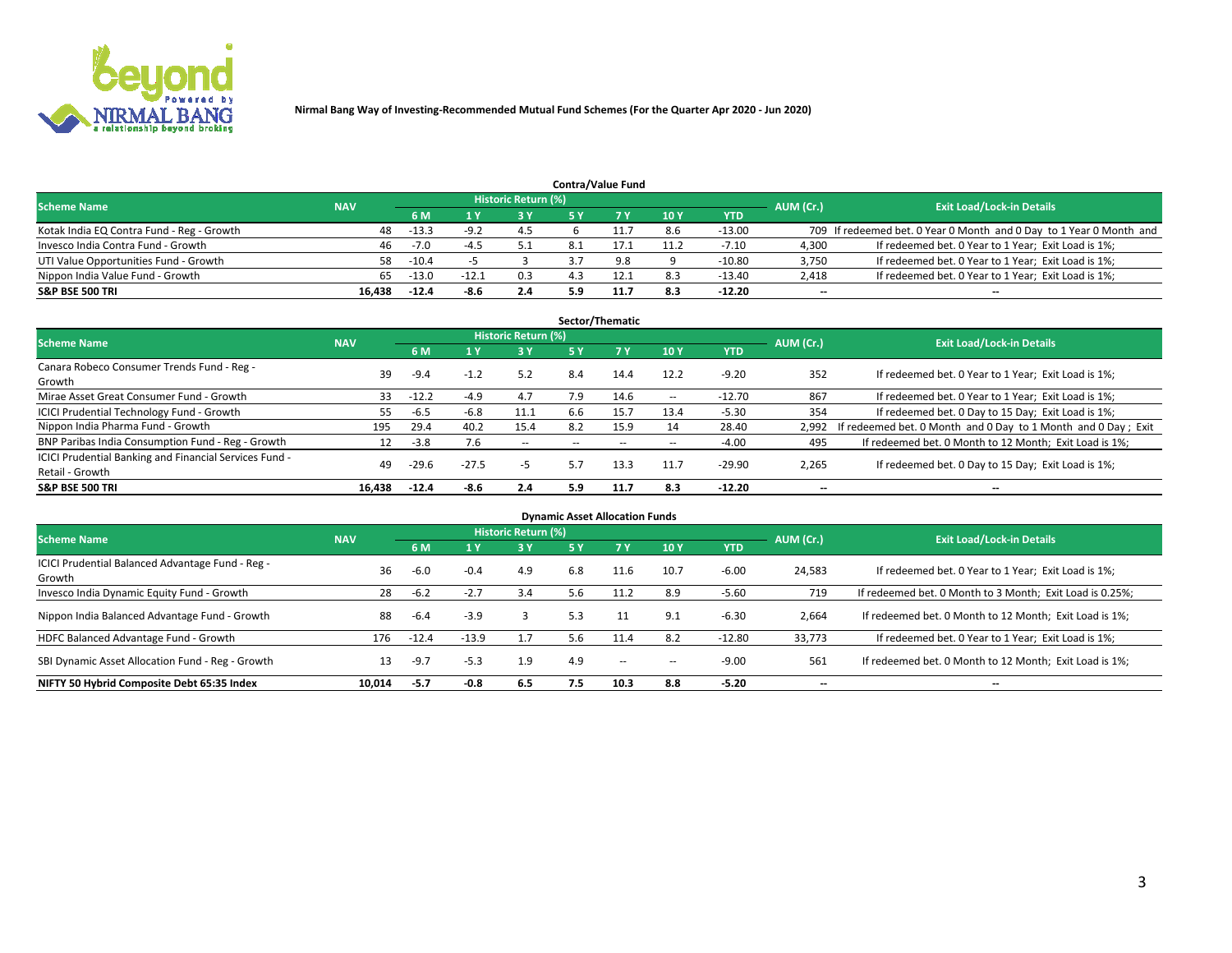

| <b>Hybrid Aggressive</b>                        |            |                                  |      |     |        |      |       |          |        |                                                        |  |  |  |
|-------------------------------------------------|------------|----------------------------------|------|-----|--------|------|-------|----------|--------|--------------------------------------------------------|--|--|--|
| <b>Scheme Name</b>                              | AUM (Cr.)  | <b>Exit Load/Lock-in Details</b> |      |     |        |      |       |          |        |                                                        |  |  |  |
|                                                 | <b>NAV</b> | 6 M                              |      | 3 Y |        |      | 10Y   | YTD      |        |                                                        |  |  |  |
| ICICI Prudential Equity & Debt Fund - Growth    | 126        | $-9.5$                           |      | 2.2 |        |      | 11.5  | $-10.30$ | 17,423 | If redeemed bet. 0 Year to 1 Year; Exit Load is 1%;    |  |  |  |
| Mirae Asset Hybrid - Equity Fund - Reg - Growth | 14         | -8.0                             | -3.6 |     | $\sim$ | $-$  | $- -$ | $-8.00$  | 3,274  | If redeemed bet. 0 Year to 1 Year; Exit Load is 1%;    |  |  |  |
| SBI Equity Hybrid Fund - Growth                 | 134        | $-7.8$                           |      |     |        | 13.  | 10.6  | $-7.80$  | 28,584 | If redeemed bet. 0 Month to 12 Month; Exit Load is 1%; |  |  |  |
| Canara Robeco Equity Hybrid Fund - Growth       | 162        | -3.t                             |      | 5.8 |        | 13.6 | 11    | $-3.50$  | 2,885  | If redeemed bet. 0 Year to 1 Year; Exit Load is 1%;    |  |  |  |
| NIFTY 50 Hybrid Composite Debt 65:35 Index      | 10,014     | $-5.7$                           | -0.8 | 6.5 |        | 10.3 | 8.8   | $-5.20$  | $- -$  | $\overline{\phantom{a}}$                               |  |  |  |

| <b>Arbitrage Fund</b>                      |            |     |     |     |                            |  |  |     |            |           |                                                          |  |  |  |
|--------------------------------------------|------------|-----|-----|-----|----------------------------|--|--|-----|------------|-----------|----------------------------------------------------------|--|--|--|
| <b>Scheme Name</b>                         | <b>NAV</b> |     |     |     | <b>Historic Return (%)</b> |  |  |     |            | AUM (Cr.) | <b>Exit Load/Lock-in Details</b>                         |  |  |  |
|                                            |            |     | 1 M | 3 M | 6 M                        |  |  | '3V | <b>YTD</b> |           |                                                          |  |  |  |
| IDFC Arbitrage Fund - Reg - Growth         |            | 25. | 0.4 |     | 4.3                        |  |  | 5.8 | 4.50       | 7.978     | If redeemed bet. 0 Month to 1 Month; Exit Load is 0.25%; |  |  |  |
| Kotak Equity Arbitrage Fund - Reg - Growth |            |     |     |     | 5.2                        |  |  |     | 5.30       | 14.663    | If redeemed bet. 0 Day to 30 Day; Exit Load is 0.25%;    |  |  |  |
| Nippon India Arbitrage Fund - Growth       |            | 20. | 0.8 |     | 5.2                        |  |  | 6.2 | 5.40       | 7.944     | If redeemed bet. 0 Month to 1 Month; Exit Load is 0.25%; |  |  |  |

|                                          |            |                          |      |                     |     | <b>Equity Saver</b>      |                          |            |           |                                                                       |
|------------------------------------------|------------|--------------------------|------|---------------------|-----|--------------------------|--------------------------|------------|-----------|-----------------------------------------------------------------------|
| <b>Scheme Name</b>                       | <b>NAV</b> |                          |      | Historic Return (%) |     |                          |                          |            | AUM (Cr.) | <b>Exit Load/Lock-in Details</b>                                      |
|                                          |            | 6 M                      |      | 3 Y                 |     |                          | 10 Y                     | <b>YTD</b> |           |                                                                       |
| Axis Equity Saver Fund - Reg - Growth    |            | -4 2                     | -0.3 | 4.8                 | $-$ | $-$                      | $\sim$                   | $-3.90$    | 679       | If redeemed bet. 0 Month to 12 Month; Exit Load is 1%;                |
| Kotak Equity Savings Fund - Reg - Growth |            | $-1h$                    |      | 5.6                 |     | $-$                      | $\sim$                   | $-1.40$    |           | 1,410 If redeemed bet. 0 Year 0 Month and 0 Day to 1 Year 0 Month and |
| CRISIL Hybrid 50+50 - Moderate Index*    | $- -$      | $\overline{\phantom{a}}$ | --   | $- -$               | $-$ | $\overline{\phantom{a}}$ | $\overline{\phantom{a}}$ | $-$        | $- -$     | --                                                                    |

| <b>Liquid Funds</b>                          |                          |     |      |                     |      |     |                          |                          |           |                                  |  |  |  |
|----------------------------------------------|--------------------------|-----|------|---------------------|------|-----|--------------------------|--------------------------|-----------|----------------------------------|--|--|--|
| <b>Scheme Name</b>                           | <b>NAV</b>               |     |      | Historic Return (%) |      |     | <b>YTM</b>               | Avg                      | AUM (Cr.) | <b>Exit Load/Lock-in Details</b> |  |  |  |
|                                              |                          | 1 W | 2 W. | 1 M                 |      | 1 Y |                          | <b>Maturity</b>          |           |                                  |  |  |  |
| Axis Liguid Fund - Growth                    | 2,218                    | 4.0 |      | 3.6                 | D. L |     | 3.78                     | 0.13                     | 29,605    | *Ref Footnote                    |  |  |  |
| IDFC Cash Fund - Reg - Growth                | 2,416                    | 3., |      | 3.4                 | = מ  |     | 3.51                     | 0.10                     | 13,581    | *Ref Footnote                    |  |  |  |
| Mahindra Manulife Liquid Fund - Reg - Growth | 1,297                    | 4.0 |      | 3.9                 |      |     |                          | 0.06                     | 2,362     | *Ref Footnote                    |  |  |  |
| Kotak Liquid Fund - Reg - Growth             | 4,043                    | 4.3 |      | 3.7                 | 6.1  |     | 3.64                     | 0.12                     | 32,360    | *Ref Footnote                    |  |  |  |
| <b>CRISIL Liquid Fund Index</b>              | $\overline{\phantom{a}}$ | 4.7 | 4.9  | 4.2                 | 5.9  | 5.9 | $\overline{\phantom{a}}$ | $\overline{\phantom{a}}$ | $- -$     | $\overline{\phantom{a}}$         |  |  |  |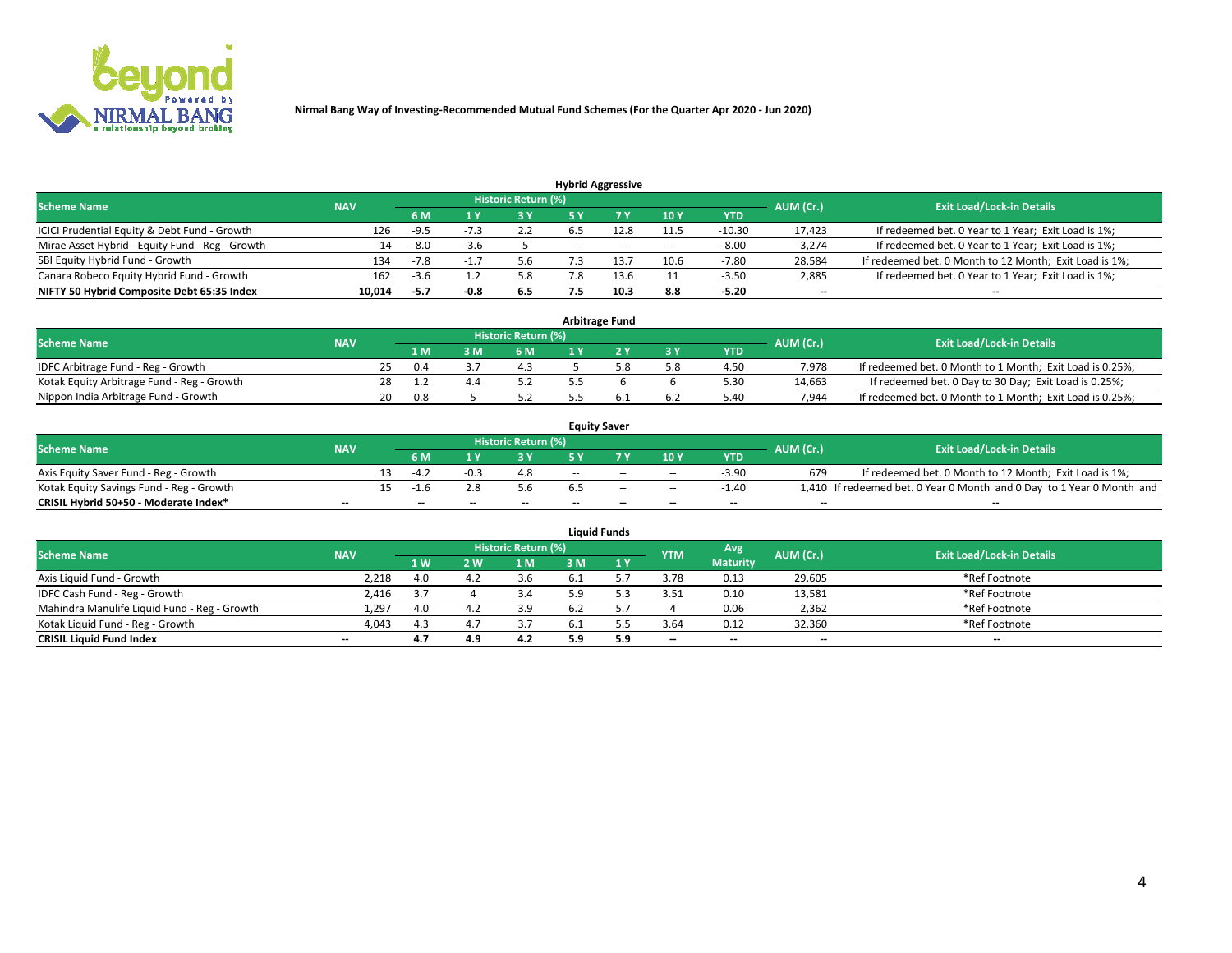

| <b>Ultra Short Fund</b>                       |            |      |      |                            |        |       |                          |                 |           |                                  |  |  |  |  |
|-----------------------------------------------|------------|------|------|----------------------------|--------|-------|--------------------------|-----------------|-----------|----------------------------------|--|--|--|--|
| <b>Scheme Name</b>                            | <b>NAV</b> |      |      | <b>Historic Return (%)</b> |        |       | <b>YTM</b>               | Avg             | AUM (Cr.) | <b>Exit Load/Lock-in Details</b> |  |  |  |  |
|                                               |            | 1 M. | ιM   | 6 M                        |        | 2 V   |                          | <b>Maturity</b> |           |                                  |  |  |  |  |
| IDFC Ultra Short Term Fund - Reg - Growth     | 12         | 6.4  | 12.5 | 7.4                        |        | $- -$ | 4.26                     | 0.39            | 5,416     | Nil                              |  |  |  |  |
| Sundaram Ultra Short Term Fund - Reg - Growth |            | .40  |      | 5.6                        | $\sim$ | $-$   | 4.01                     | 0.43            | 306       | Nil                              |  |  |  |  |
| L&T Ultra Short Term Fund - Growth            | 33         | 5 h  | 12.9 |                            |        |       | 4.38                     | 0.45            | 1,708     | Nil                              |  |  |  |  |
| <b>NIFTY Ultra Short Duration Debt Index</b>  | 4,131      | 5.0  |      | 6.9                        |        | 7.6   | $\overline{\phantom{a}}$ | $-$             | $- -$     | $- -$                            |  |  |  |  |

| <b>Money Market Fund</b>                         |            |     |      |                     |     |       |            |                 |           |                                  |  |  |  |  |
|--------------------------------------------------|------------|-----|------|---------------------|-----|-------|------------|-----------------|-----------|----------------------------------|--|--|--|--|
| <b>Scheme Name</b>                               | <b>NAV</b> |     |      | Historic Return (%) |     |       | <b>YTM</b> | Avg             | AUM (Cr.) | <b>Exit Load/Lock-in Details</b> |  |  |  |  |
|                                                  |            | 1 M | 3 M  | 6 M                 |     | 3 Y   |            | <b>Maturity</b> |           |                                  |  |  |  |  |
| Aditya Birla Sun Life Money Manager Fund - Reg - | 276        | 8.0 | 15.6 | 8.4                 |     | ہ ج   | 4.91       | 0.70            | 8,422     | Nil                              |  |  |  |  |
| Growth                                           |            |     |      |                     |     |       |            |                 |           |                                  |  |  |  |  |
| Nippon India Money Market Fund - Growth          | 3.095      | 6.1 | 12.2 | 7.4                 | '.b |       | 4.43       | 0.47            | 4.218     | Nil                              |  |  |  |  |
| <b>CRISIL Liquid Fund Index</b>                  | $- -$      | 4.2 | 5.9  | 5.4                 | 5.9 | $- -$ | $-$        | $-$             | $- -$     | $- -$                            |  |  |  |  |

| <b>Short Term Fund</b>                          |            |     |      |      |                     |      |     |            |                 |           |                                  |  |  |
|-------------------------------------------------|------------|-----|------|------|---------------------|------|-----|------------|-----------------|-----------|----------------------------------|--|--|
| <b>Scheme Name</b>                              | <b>NAV</b> |     |      |      | Historic Return (%) |      |     | <b>YTM</b> | Avg             | AUM (Cr.) | <b>Exit Load/Lock-in Details</b> |  |  |
|                                                 |            |     | 1 M. | 3 M  | 6 M                 |      | 3 Y |            | <b>Maturity</b> |           |                                  |  |  |
| Axis Short Term Fund - Growth                   |            | 23. | 14.2 | 24.8 | 11.6                | 11.1 |     | 5.95       | 2.70            | 6,005     | Nil                              |  |  |
| HDFC Short Term Debt Fund - Growth              |            | 23  | 13.5 | 23.6 | 11.3                |      |     | 7.26       | 3.47            | 10,324    | Nil                              |  |  |
| IDFC Bond Fund - Short Term Plan - Reg - Growth |            |     | 14.2 | 26.3 | 11.8                | 11.1 |     | 5.67       | 2.20            | 12,511    | Nil                              |  |  |
| Kotak Bond Short Term Fund - Reg - Growth       |            | 39  | 14.5 | 22.5 | 11.3                | 10.5 | 7.9 | 6.2        | 3.10            | 10,534    | Nil                              |  |  |
| L&T Short Term Bond Fund - Reg - Growth         |            | 20. | 10.3 | 25.5 | 12.4                |      |     | 5.36       | 2.70            | 4,535     | Nil                              |  |  |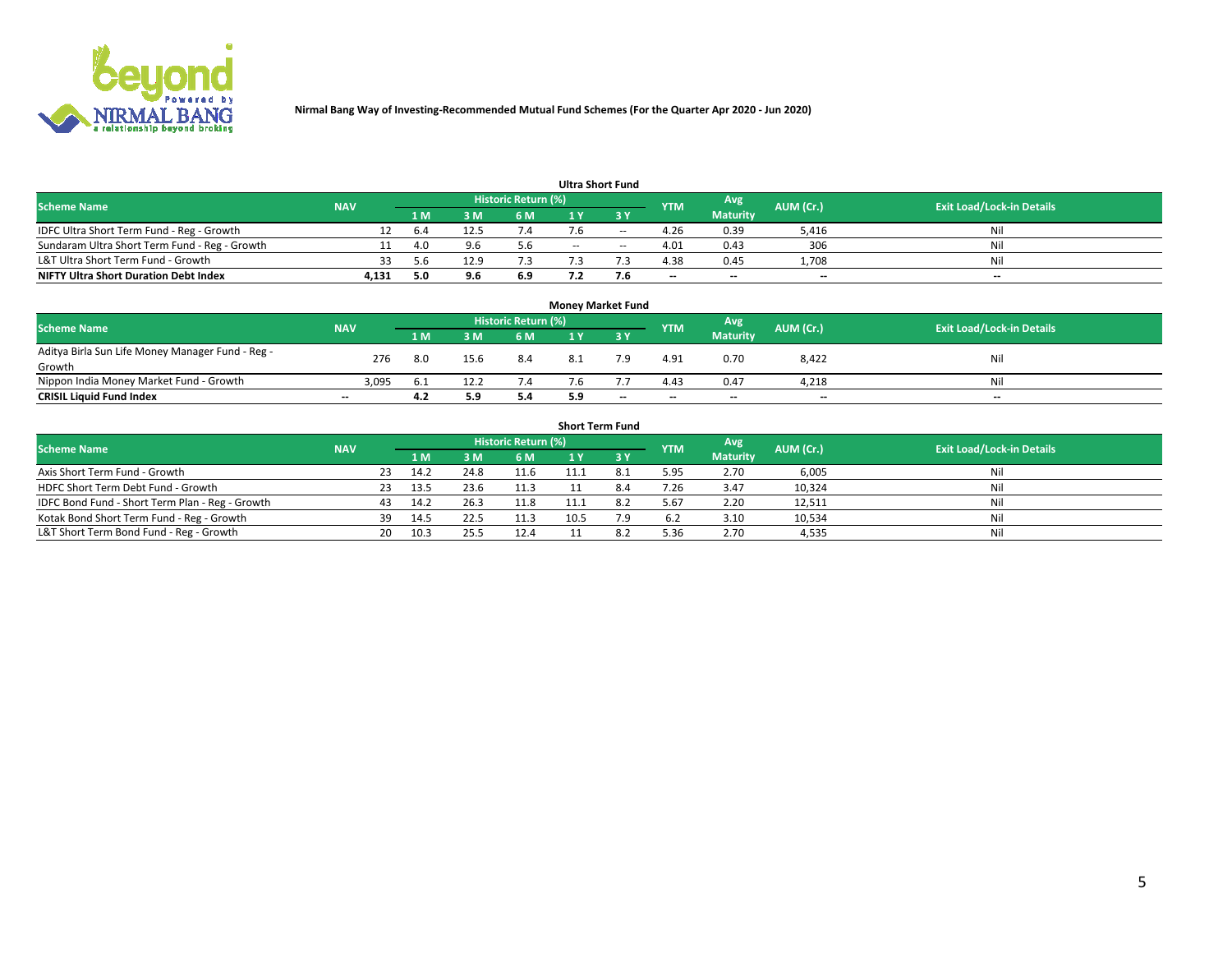

| <b>Low Duration Fund</b> |
|--------------------------|
|--------------------------|

| -----------------                         |            |      |      |                     |  |  |            |                 |           |                                  |  |  |  |
|-------------------------------------------|------------|------|------|---------------------|--|--|------------|-----------------|-----------|----------------------------------|--|--|--|
| <b>Scheme Name</b>                        | <b>NAV</b> |      |      | Historic Return (%) |  |  | <b>YTM</b> | Avg             | AUM (Cr.) | <b>Exit Load/Lock-in Details</b> |  |  |  |
|                                           |            | 1 M  | 3 M  | 6 M                 |  |  |            | <b>Maturity</b> |           |                                  |  |  |  |
| Axis Treasury Advantage Fund - Growth     | 2.312      |      |      | 8.6                 |  |  | ۲۰۰ ب      | 1.01            | 1.777     |                                  |  |  |  |
| Canara Robeco Savings Fund - Reg - Growth |            | 8.0  | 15.9 |                     |  |  | 4.62       | 0.97            | 949       |                                  |  |  |  |
| IDFC Low Duration Fund - Reg - Growth     | 29         | 10.5 | 15.6 | 8.5                 |  |  | 4.59       | 0.97            | 4.144     | Nil                              |  |  |  |

| <b>Banking &amp; PSU Bond Funds</b>            |            |      |      |                            |      |     |            |                 |           |                                  |  |  |  |  |
|------------------------------------------------|------------|------|------|----------------------------|------|-----|------------|-----------------|-----------|----------------------------------|--|--|--|--|
| <b>Scheme Name</b>                             | <b>NAV</b> |      |      | <b>Historic Return (%)</b> |      |     | <b>YTM</b> | Avg             | AUM (Cr.) | <b>Exit Load/Lock-in Details</b> |  |  |  |  |
|                                                |            | 1 M  | ЗM   | 6 M                        |      |     |            | <b>Maturity</b> |           |                                  |  |  |  |  |
| Axis Banking & PSU Debt Fund - Growth          | 1.980      | 13.7 | 27.1 | 11.6                       |      |     | 5.58       | 2.20            | 15,317    | Nil                              |  |  |  |  |
| Kotak Banking and PSU Debt Fund - Reg - Growth | 48         | 10.9 | 24.2 | 11.6                       |      | 8.6 | 6.4        | 4.12            | 6.163     | Nil                              |  |  |  |  |
| IDFC Banking & PSU Debt Fund - Reg - Growth    | 18         | 13.6 |      | 13.5                       | 12.6 |     | 5.76       | 2.82            | 16,791    | Nil                              |  |  |  |  |

| <b>Corporate Bond Funds</b>                         |            |      |      |                     |      |     |            |                 |           |                                                         |  |  |  |  |
|-----------------------------------------------------|------------|------|------|---------------------|------|-----|------------|-----------------|-----------|---------------------------------------------------------|--|--|--|--|
| <b>Scheme Name</b>                                  | <b>NAV</b> |      |      | Historic Return (%) |      |     | <b>YTM</b> | Avg             | AUM (Cr.) | <b>Exit Load/Lock-in Details</b>                        |  |  |  |  |
|                                                     |            | 1 M  | 3 M  | 6 M                 |      |     |            | <b>Maturity</b> |           |                                                         |  |  |  |  |
| ICICI Prudential Corporate Bond Fund - Reg - Growth | 22         | 14.5 | 23.6 | 11.9                |      | 8.2 | 6.35       | 3.52            | 12,707    | Nil                                                     |  |  |  |  |
| L&T Triple Ace Bond Fund - Reg - Growth             |            | 9.9  | 34.9 | 16.2                | 13.8 | 9.4 | 6.71       | 7.81            | 3,706     | If redeemed bet. 0 Month to 3 Month; Exit Load is 0.5%; |  |  |  |  |
| Kotak Corporate Bond Fund - Std - Growth            | 2.774      | 14.3 | 20.5 | 10.2                |      | 8.4 | 5.75       | 1.68            | 4,359     | Nil                                                     |  |  |  |  |

| <b>Credit Risk Fund</b>                    |            |    |      |      |                            |     |     |            |                 |           |                                                                       |  |  |  |
|--------------------------------------------|------------|----|------|------|----------------------------|-----|-----|------------|-----------------|-----------|-----------------------------------------------------------------------|--|--|--|
| <b>Scheme Name</b>                         | <b>NAV</b> |    |      |      | <b>Historic Return (%)</b> |     |     | <b>YTM</b> | Avg             | AUM (Cr.) | <b>Exit Load/Lock-in Details</b>                                      |  |  |  |
|                                            |            |    | 4 M  | 3 M  | 6 M                        |     | 3 Y |            | <b>Maturity</b> |           |                                                                       |  |  |  |
| ICICI Prudential Credit Risk Fund - Growth |            | 22 | 7.6  | 12.9 | 7.3                        |     |     | 9.29       | 2.53            | 6,695     | If redeemed bet. 0 Year to 1 Year; Exit Load is 1%;                   |  |  |  |
| Kotak Credit Risk Fund - Reg - Growth      |            | 22 | 11.1 | 10.9 | 2.9                        | 6.4 |     | 9.95       | 2.73            |           | 2,052 If redeemed bet. 0 Year 0 Month and 0 Day to 1 Year 0 Month and |  |  |  |
|                                            |            |    |      |      |                            |     |     |            |                 |           | If redeemed bet. 0 Month to 12 Month; Exit Load is 3%; If             |  |  |  |
| SBI Credit Risk Fund - Growth              |            |    | 15.3 | 14.5 | 8.1                        |     |     | 8.77       | 2.02            | 3,949     | redeemed bet. 12 Month to 24 Month; Exit Load is 1.5%; If             |  |  |  |
|                                            |            |    |      |      |                            |     |     |            |                 |           | redeemed bet. 24 Month to 36 Month; Exit Load is 0.75%;               |  |  |  |